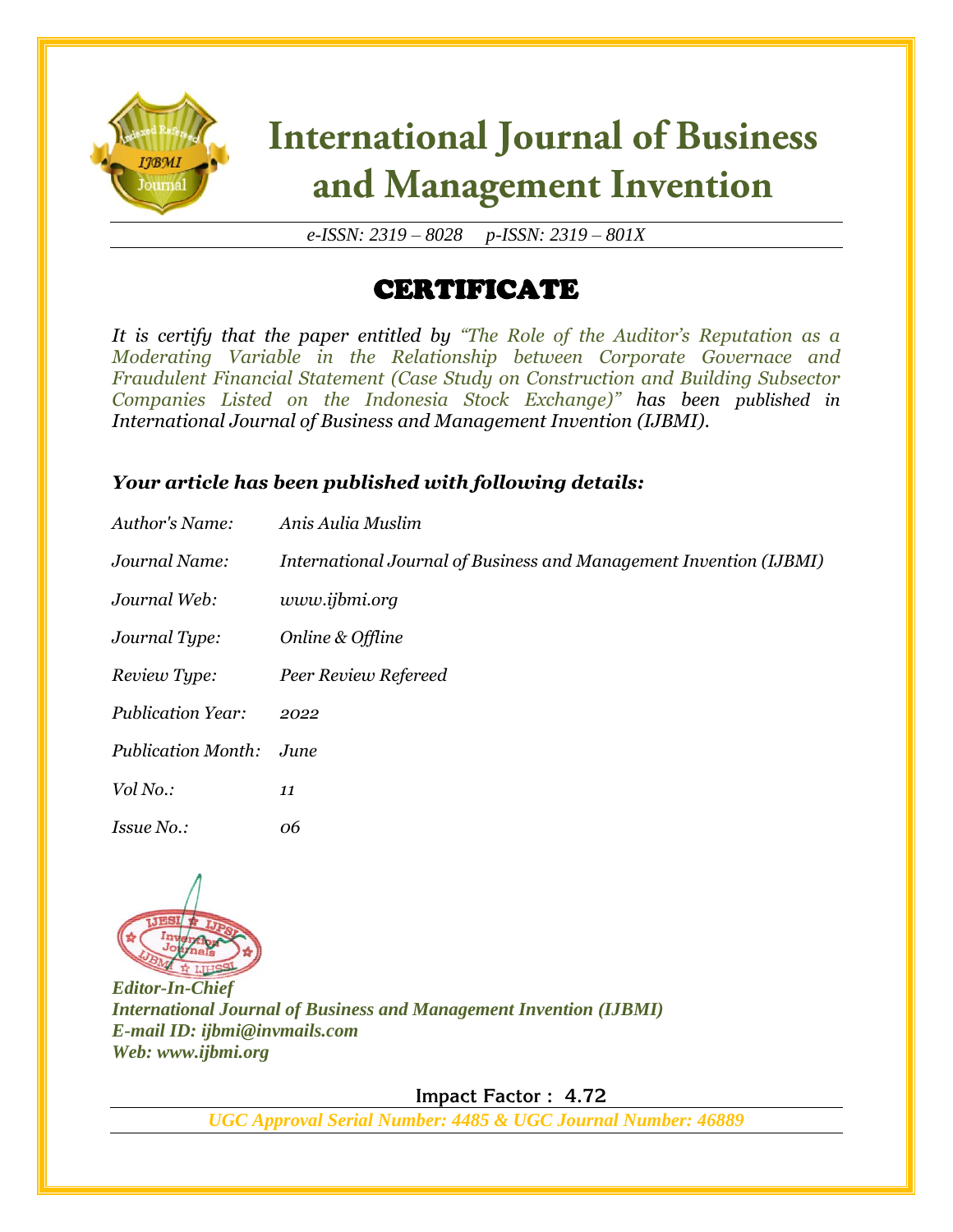

# **International Journal of Business** and Management Invention

*e-ISSN: 2319 – 8028 p-ISSN: 2319 – 801X*

## CERTIFICATE

*It is certify that the paper entitled by "The Role of the Auditor's Reputation as a Moderating Variable in the Relationship between Corporate Governace and Fraudulent Financial Statement (Case Study on Construction and Building Subsector Companies Listed on the Indonesia Stock Exchange)" has been published in International Journal of Business and Management Invention (IJBMI).*

### *Your article has been published with following details:*

| Author's Name:            | F. Defung                                                          |
|---------------------------|--------------------------------------------------------------------|
| Journal Name:             | International Journal of Business and Management Invention (IJBMI) |
| Journal Web:              | www.ijbmi.org                                                      |
| Journal Type:             | Online & Offline                                                   |
| Review Type:              | Peer Review Refereed                                               |
| <b>Publication Year:</b>  | 2022                                                               |
| <b>Publication Month:</b> | June.                                                              |
| Vol No.:                  | 11                                                                 |
| Issue No.:                | 06                                                                 |



*Editor-In-Chief International Journal of Business and Management Invention (IJBMI) E-mail ID: ijbmi@invmails.com Web: www.ijbmi.org*

 **Impact Factor : 4.72** 

*UGC Approval Serial Number: 4485 & UGC Journal Number: 46889*